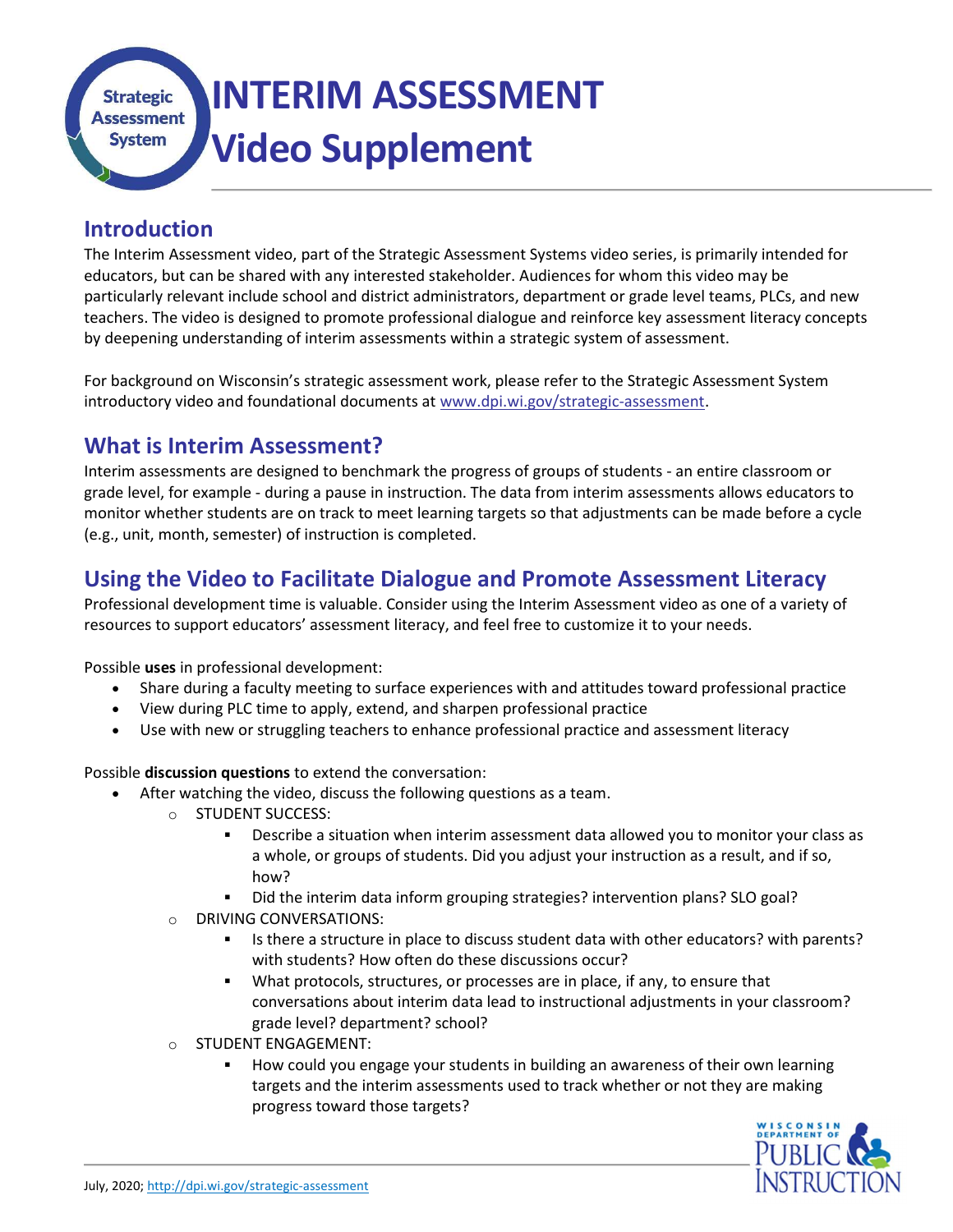- How often do you have this conversation? Do you primarily have daily (formative) conversations with students? Do you primarily have annual (summative) conversations with your students?
- o STRATEGIC DATA USE:
	- Do you administer interim assessments in your classroom? How often? Does the frequency exceed 2-4 times per year? Are any of the interim assessments that you administer duplicating other assessments? Are those assessments providing the information you need? What other data do you need?
	- How do you use information from interim assessments in conjunction with other formative and summative data to improve student outcomes? to monitor your SLO?
	- Are PLCs explicitly using all three types of assessment data (formative, interim, summative)?
- o END GOAL:
	- **EXECONSIDER WISCONSIN DPI's definition of College and Career Readiness: All students in** Wisconsin graduate from high school academically prepared and socially and emotionally competent…
		- What interim measures do you consider when determining your students' academic skills related to college and career readiness?
		- What other interim measures may contribute to understanding your students' college and career readiness related to their social and emotional competence?

Possible activity to foster educator reflection:

Based on the features of interim assessment highlighted in the video, use the table to self-assess your professional practice. Consider steps you might take or development you may need to be more consistently confident and able to support others in effectively using interim assessment and the data it provides.

|                                                                              | I am new<br>to this practice | I am developing<br>this practice | I am confident<br>in this practice | I could<br>support others<br>in this practice |
|------------------------------------------------------------------------------|------------------------------|----------------------------------|------------------------------------|-----------------------------------------------|
| I have a deep understanding of the<br>learning targets.                      |                              |                                  |                                    |                                               |
| I can identify high quality and                                              |                              |                                  |                                    |                                               |
| efficient interim assessments that                                           |                              |                                  |                                    |                                               |
| benchmark student progress                                                   |                              |                                  |                                    |                                               |
| toward meeting learning targets.                                             |                              |                                  |                                    |                                               |
| I can use data from interim                                                  |                              |                                  |                                    |                                               |
| assessments to make decisions                                                |                              |                                  |                                    |                                               |
| about instruction (e.g., grouping,                                           |                              |                                  |                                    |                                               |
| pacing, enrichment, remediation).                                            |                              |                                  |                                    |                                               |
| I can use data from interim<br>assessments to inform my SLO<br>process.      |                              |                                  |                                    |                                               |
| In order to become more confident and support others, my next steps include: |                              |                                  |                                    |                                               |
| In order to increase my skills, I need the following support:                |                              |                                  |                                    |                                               |

# Educator Reflection – Interim Assessments